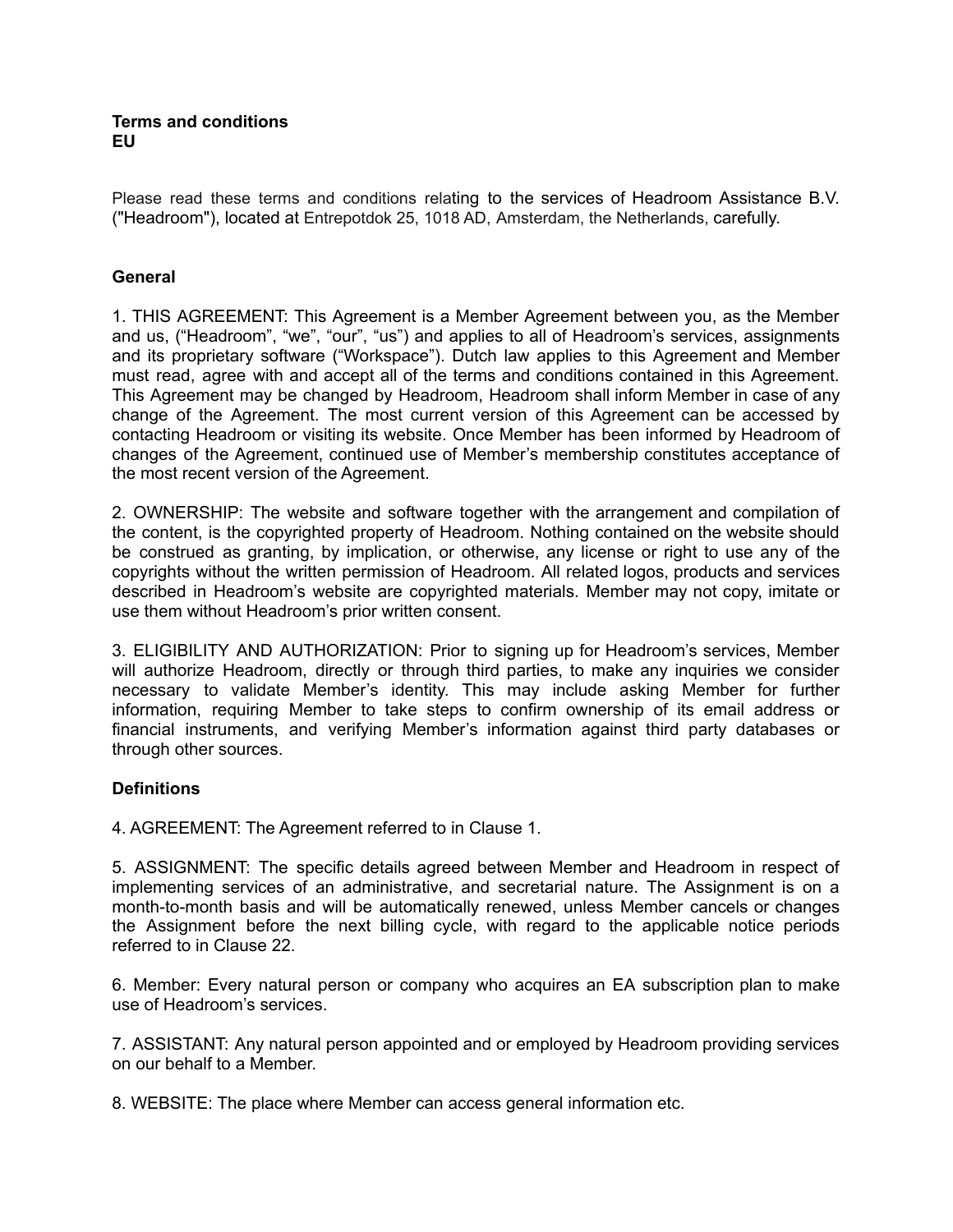9. WORKSPACE: Headroom's proprietary EA software platform, which is only accessible for Headroom Employees in order to manage their work.

10. LOCATION: The place where work will be performed by the Assistant.

11. BILLING CYCLE: One full calendar month.

#### **Pricing and Payments**

12. FEES: Information about Fees for services can be obtained by contacting Headroom or visiting its Website. Headroom reserves the right to change Headroom's prices. If Headroom does change prices, we will provide notice of the change to the member, at least 30 days before the change is to take effect. Fees are exclusive of VAT and any other additional office expenses such as phone bills, travel costs, office supplies, postage etc.

Member will pay Headroom the fees as specified in the selected Headroom membership. Except as otherwise specified herein (a) fees are quoted and payable in euros and (b) payment obligations are non-cancelable and non-pro-ratable for partial months, and fees paid are non-refundable.

13. PAYMENT: Invoicing happens through Direct Debit, 14 days after invoice date. Headroom must be notified of any change to a Member's payment details. If Headroom is not notified before the fifteenth day of the month, Member shall pay the invoice to Headroom directly.

14. INVOICING AND TASK REPORTS: Invoicing takes place around the 1st of every billing cycle (month). Member will be provided with a weekly task report update, which mentions the tasks performed and time spent on the tasks.

15. DEFAULT: Any Member who misses a subscription payment in the following way will be classified as a defaulter:

I. Member who cancels his Direct Debit directly with his bank without complying with the notice requirements set out in these Terms & Conditions; Headroom may immediately cancel the subscription of a defaulting Member who cancels his Direct Debit directly with his bank without complying with the notice requirements set out in these Terms & Conditions. Upon such cancellation, Headroom will notify the defaulting Member, requesting payment by credit card. Further notification will be sent to the defaulting member if any payment remains outstanding.

II. Member who has insufficient funds; A defaulting Member who has insufficient funds will be contacted directly and requested to make payment by card over the phone. Further notification will be sent to the defaulting Member if any payment remains outstanding.

III. Member who provides the incorrect Direct Debit details; A defaulting Member who has provided incorrect Direct Debit details will be informed by Headroom that payment has not been made. The defaulting Member must pay any outstanding payments credit card at the same time as providing Headroom with the correct Direct Debit details. If such attempt is unsuccessful Headroom reserves the right to cancel the subscription of the defaulting Member.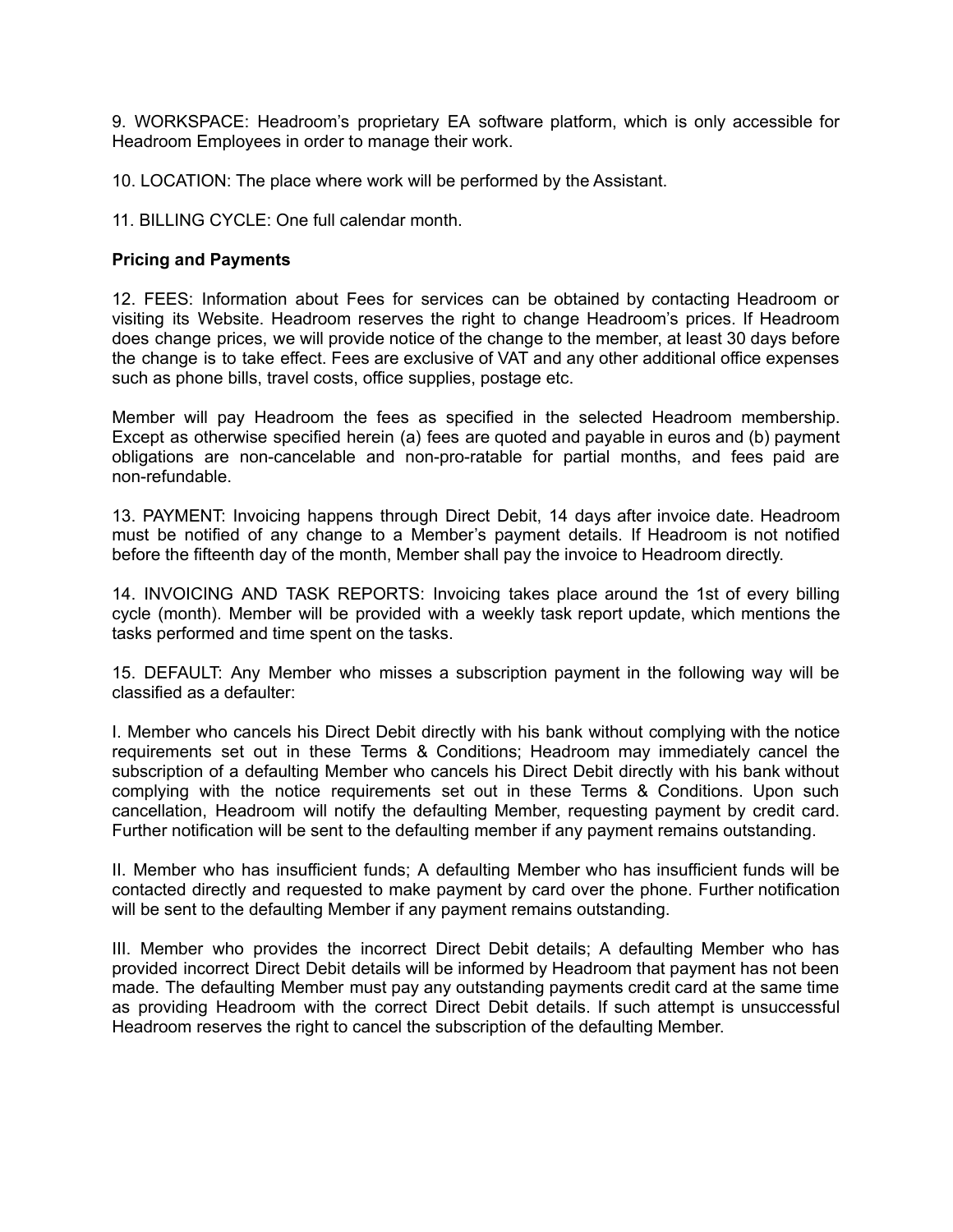16. CONSEQUENCES OF NON-PAYMENTS: If Member does not fulfills the entire outstanding amount by due date, Headroom reserves the right to take legal actions to claim the entire outstanding amount and halt any outstanding tasks. All additional expenses coming out of legal processes and procedures as a result of non-payments by Member will be charged to Member. Also Headroom will charge Member with the national statutory interest rates, conform the European Directive 2000/35/EG to combat late payments in commercial transactions.

## **Assistants**

17. REPLACEMENTS: Headroom is entitled to switch any Assistant temporarily or indefinitely by another. Headroom maximizes efforts for Member to experience minimal consequences of replacement.

18. NON SOLLICITATION: Member shall not solicit any individual who is under employment with Headroom, during this Agreement and for a period of twelve (12) months after termination of Member's Agreement with Headroom.

Member further agrees that, should Member be approached by a person who is or has been an employee or a contractor of Headroom during the period described above, Member will not offer to nor employ or retain as a contractor or agent any such person for a period of twelve (12) months following the termination of his/her business relationship with us.

#### **Remote**

19. Headroom works with her own software, in addition to third party apps, to enable team collaboration via the Internet.

20. Headroom will safeguard the functionality of her Workspace software and act speedily and actively in cases of complaints.

21. Headroom cannot be held liable for any direct or consequential damage or loss to the Member or any third parties, resulting from the use of the Workspace software or apps.

#### **Memberships**

22. USAGE: Headroom can't be held responsible for usage of the membership. Hours are replenished at the start of each month. Member cannot accumulate unused support hours from previous months or share them with other Members.

23. TERMINATION: Member may cancel the membership at any time by giving written notice at support@iloveheadroom.com, as per the 1st of the next month and a cancellation period of one months will apply. Non active accounts will be automatically closed after six months. If a Company is subscribed to two subscription seats or more, a cancellation period of two months will apply for all Members, as per the 1st of each month. Headroom may terminate the Agreement and discontinue the provision of any of the services at any time. Such termination shall not affect any right to relief to which Headroom may be entitled, at law or in equity. Upon termination of this Agreement, all rights granted to Member will terminate and revert to Headroom as applicable.

24. CHANGES: The same notice terms as in Article 22 also applies if the Member wants to change plans, unless otherwise agreed upon.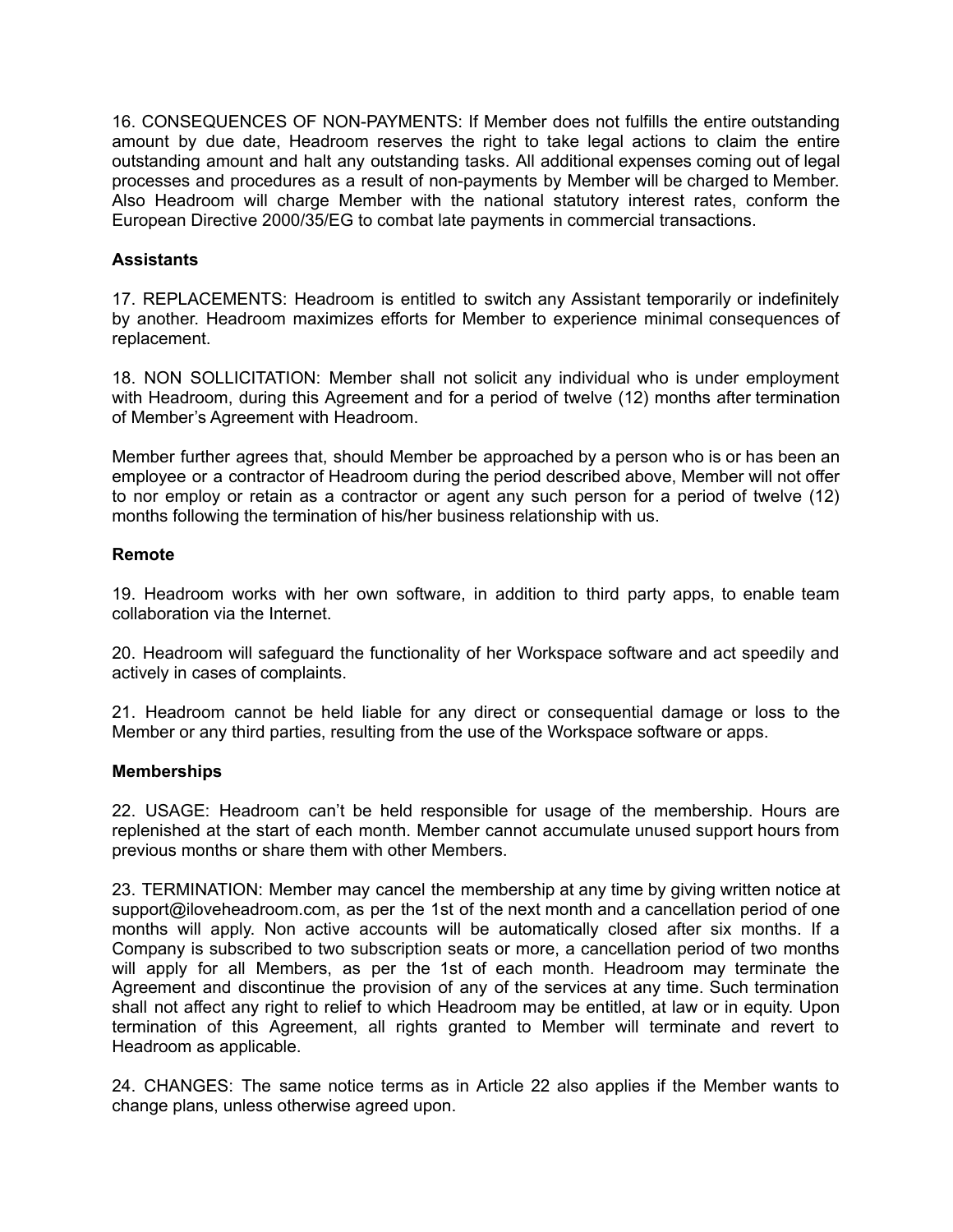25. DISPUTES: If a dispute arises between Headroom and the Member, both parties shall endeavor an equitable solution, which may include arbitration or mediation, prior to submitting the dispute to the applicable Court of Justice

### **Liability and Confidentiality**

26. NON-DISCLOSURE: The terms of the Agreement governs the disclosure of information by and between Headroom and the Member as of the date of the Agreement. The parties are willing to disclose such information to each other on the condition that the recipient of the information does not disclose the same to any third party nor make use thereof in any manner except as set out below.

In consideration of such disclosure to each other, it is agreed by and between the parties hereto as follows:

I. Handling of Confidential Information: The receiving party undertakes to treat as strictly confidential and not to divulge to any third party any of the information disclosed by the other and not to make use of any such information without the disclosing party's prior written consent. The obligations of confidentiality and non-disclosure will be honored even after the termination of this Agreement, except as required by governmental authorities.

II. Definition of Confidential Information: As used herein, Confidential Information shall mean any and all technical and non-technical information provided by either party to the other, including but not limited to, trade secrets, information related to current, future, and proposed products and services of each of the parties, and including, without limitation, their respective information concerning research, experimental work, development, financial information, customer lists, employees, business and contractual relationships, sales and marketing plans.

III. Exceptions to Confidential Information: The above undertaking shall not apply to:

a. Information which after disclosure by the disclosing party is published or becomes generally available to the public, otherwise than through any act or omission on the part of the receiving party.

b. Information which the receiving party can show was in its possession at the time of disclosure and which was not acquired directly from the disclosing party.

c. Information rightfully acquired from others who did not obtain it under the pledge of secrecy to the disclosing party.

d. Information which at the time of disclosure is published or otherwise generally available to the public.

IV. Residual Knowledge: The terms of this Agreement shall be deemed to apply also to the employees, contractors, agents or legally associated entities of the receiving party who shall require their said employees or agents or legally associated entities to observe the foregoing obligations.

27. EXCLUSION OF WARRANTY: Headroom and any third party providers make no warranty of any kind regarding the website and/or any materials provided on the website, all of which are provided on an 'as is' basis. Headroom will not be held liable for the accuracy, completeness, currency or reliability of the content or data provided to any individual or for any business, investment, cost or loss associated with the information provided.